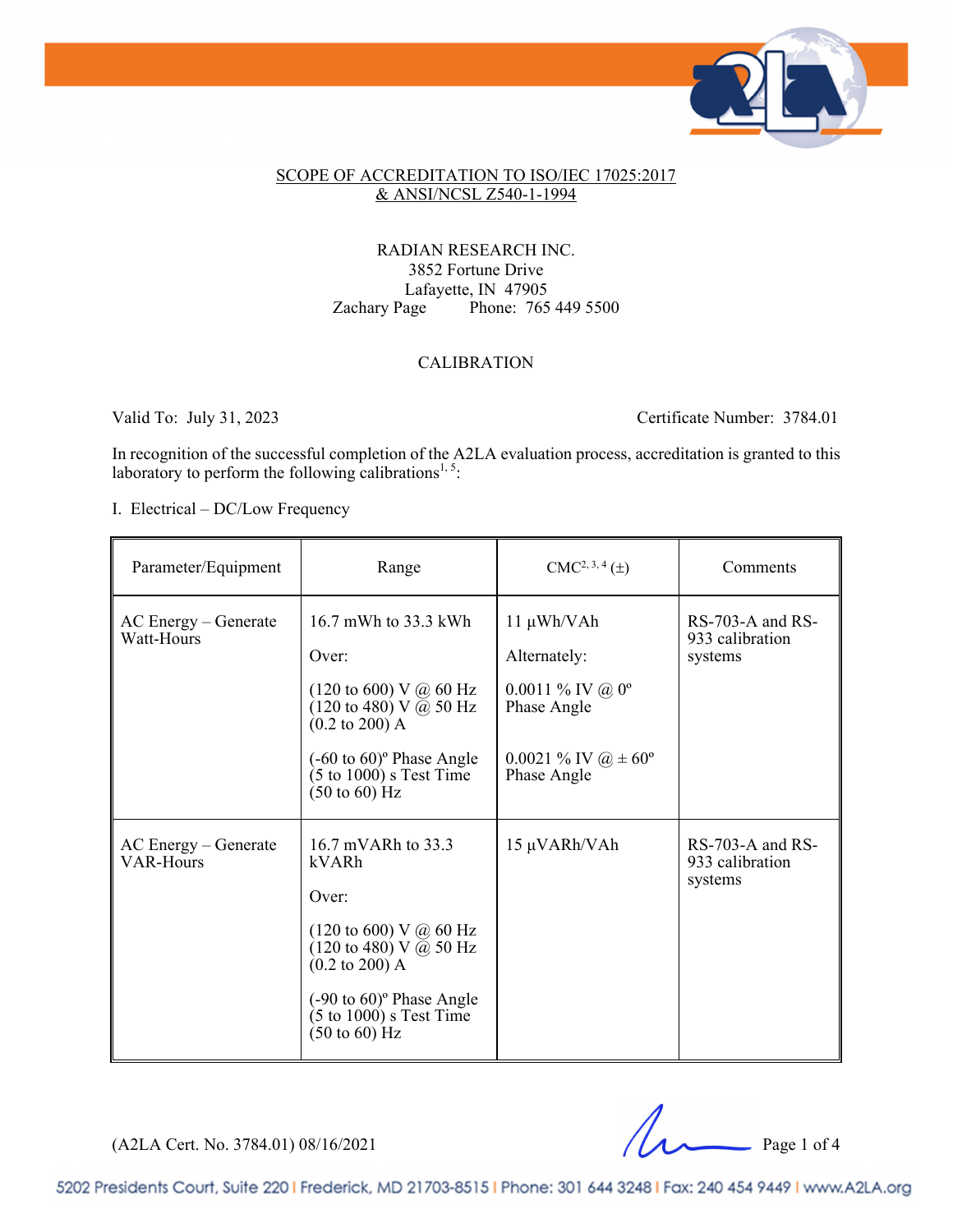| Parameter/Equipment                  | Range                                                                                                                                                                                                                                                                            | $CMC2, 3, 4(\pm)$                                                                                                                                | Comments                                       |
|--------------------------------------|----------------------------------------------------------------------------------------------------------------------------------------------------------------------------------------------------------------------------------------------------------------------------------|--------------------------------------------------------------------------------------------------------------------------------------------------|------------------------------------------------|
| $AC$ Energy $-$ Generate<br>VA-Hours | 16.7 mVAh to 33.3 kVAh<br>Over:<br>$(120 \text{ to } 600) \text{ V}$ @ 60 Hz<br>$(120 \text{ to } 480) \text{ V}$ @ 50 Hz<br>$(0.2 \text{ to } 200)$ A<br>$(5 \text{ to } 1000)$ s Test Time<br>$(50 \text{ to } 60)$ Hz                                                         | 11 μVAh/VAh<br>Alternately:<br>$0.0011\%$ IV @ 0 <sup>o</sup><br>Phase Angle<br>0.0022 % IV $\omega \neq 60^{\circ}$<br>Phase Angle              | RS-703-A and RS-<br>933 calibration<br>systems |
| AC Energy - Measure<br>Watt-Hours    | 16.7 mWh to 33.3 kWh<br>Over:<br>$(120 \text{ to } 600) \text{ V}$ @ 60 Hz<br>$(120 \text{ to } 480) \text{ V } \bar{a}$ 50 Hz<br>$(0.2 \text{ to } 200)$ A<br>$(-60 \text{ to } 60)$ ° Phase Angle<br>$(5 \text{ to } 1000)$ s Test Time<br>$(50 \text{ to } 60)$ Hz            | $10 \mu \text{Wh}/\text{V}$ Ah<br>Alternately:<br>0.001 % IV @ $0^{\circ}$ Phase<br>Angle<br>0.0021 % IV $\omega \neq 60^{\circ}$<br>Phase Angle | RD-22 bank                                     |
| AC Energy - Measure<br>VAR-Hours     | 16.7 mVARh to 33.3<br>kVARh<br>Over:<br>$(120 \text{ to } 600) \text{ V}$ @ 60 Hz<br>$(120 \text{ to } 480) \text{ V}$ @ 50 Hz<br>$(0.2 \text{ to } 200)$ A<br>$(-90 \text{ to } 60)$ <sup>o</sup> Phase Angle<br>$(5 \text{ to } 1000)$ s Test Time<br>$(50 \text{ to } 60)$ Hz | 22 μVARh/VAh                                                                                                                                     | RD-22 bank                                     |
| AC Energy - Measure<br>VA-Hours      | 16.7 mVAh to 33.3 kVAh<br>Over:<br>$(120 \text{ to } 600) \text{ V}$ @ 60 Hz<br>$(120 \text{ to } 480) \text{ V } (\bar{\omega}) 50 \text{ Hz}$<br>$(0.2 \text{ to } 200)$ A<br>$(5 \text{ to } 1000)$ s Test Time<br>$(50 \text{ to } 60)$ Hz                                   | 10 μVAh/VAh<br>Alternately:<br>0.001 % IV @ $0^{\circ}$ Phase<br>Angle<br>0.0021 % IV $\omega \neq 60^{\circ}$<br>Phase Angle                    | RD-22 bank                                     |

 $(A2LA$  Cert. No. 3784.01) 08/16/2021 Page 2 of 4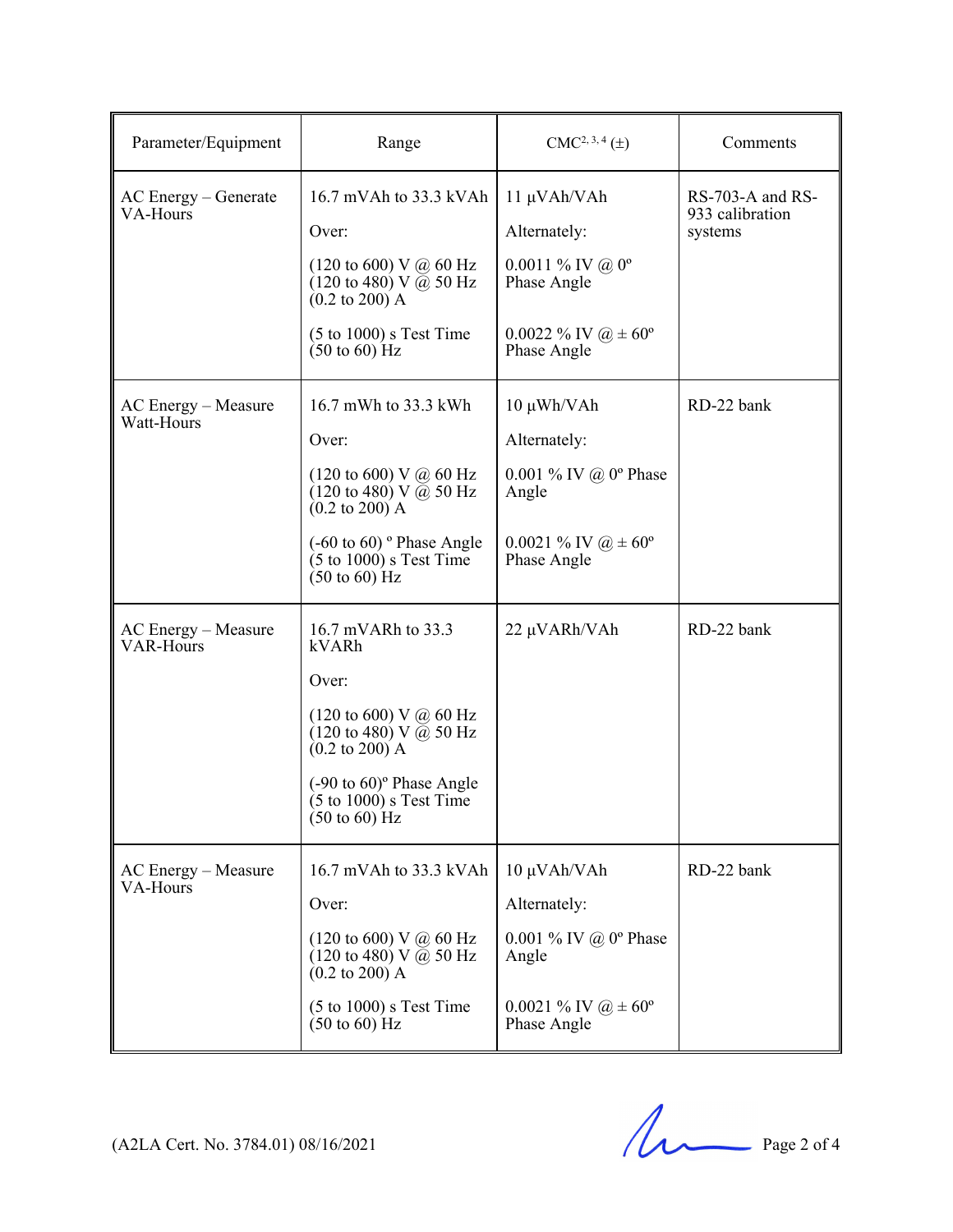| Parameter/Equipment                | Range                                                                                                                                                                                                                                                                           | $CMC2, 3, 4(\pm)$                                                                                                                   | Comments                                      |
|------------------------------------|---------------------------------------------------------------------------------------------------------------------------------------------------------------------------------------------------------------------------------------------------------------------------------|-------------------------------------------------------------------------------------------------------------------------------------|-----------------------------------------------|
| AC Power - Generate<br>Watts       | 12 W to 120 kW<br>Over:<br>$(120 \text{ to } 600) \text{ V}$ @ 60 Hz<br>$(120 \text{ to } 480) \text{ V } @ 50 \text{ Hz}$<br>$(0.2 \text{ to } 200)$ A<br>$(-60 \text{ to } 60)$ <sup>o</sup> Phase Angle<br>$(5 \text{ to } 1000)$ s Test Time<br>$(50 \text{ to } 60)$ Hz    | $11 \mu W/VA$<br>Alternately:<br>0.0011 % IV @ $0^{\circ}$ Phase<br>Angle<br>$0.0021 \%$ IV $\omega \pm 60^{\circ}$<br>Phase Angle  | RS-703A and RS-<br>933 calibration<br>systems |
| AC Power – Generate<br><b>VAR</b>  | 12 W to 120 kW<br>Over:<br>$(120 \text{ to } 600) \text{ V}$ @ 60 Hz<br>$(120 \text{ to } 480) \text{ V } \bar{a}$ 50 Hz<br>$(0.2 \text{ to } 200)$ A<br>$(-90 \text{ to } 60)$ <sup>o</sup> Phase Angle<br>$(5 \text{ to } 1000)$ s Test Time<br>$(50 \text{ to } 60)$ Hz      | 15 μVAR/VA                                                                                                                          | RS-703A and RS-<br>933 calibration<br>systems |
| AC Power – Generate<br>VA.         | 12 W to 120 kW<br>Over:<br>$(120 \text{ to } 600) \text{ V}$ @ 60 Hz<br>$(120 \text{ to } 480) \text{ V } \bar{a}$ 50 Hz<br>$(0.2 \text{ to } 200)$ A<br>$(5 \text{ to } 1000)$ s Test Time<br>$(50 \text{ to } 60)$ Hz                                                         | $11 \mu VA/VA$<br>Alternately:<br>0.0011 % IV @ $0^{\circ}$ Phase<br>Angle<br>$0.0022 \%$ IV $\omega \pm 60^{\circ}$<br>Phase Angle | RS-703A and RS-<br>933 calibration<br>systems |
| <b>AC Power - Measure</b><br>Watts | 12 W to 120 kW<br>Over:<br>$(120 \text{ to } 600) \text{ V}$ @ 60 Hz<br>$(120 \text{ to } 480) \text{ V } \overline{a}$ 50 Hz<br>$(0.2 \text{ to } 200)$ A<br>$(-60 \text{ to } 60)$ <sup>o</sup> Phase Angle<br>$(5 \text{ to } 1000)$ s Test Time<br>$(50 \text{ to } 60)$ Hz | $10 \mu W/VA$<br>Alternately:<br>0.001 % IV @ $0^{\circ}$ Phase<br>Angle<br>$0.0021 \%$ IV $\omega \pm 60^{\circ}$<br>Phase Angle   | RD-22 bank                                    |

 $(A2LA$  Cert. No. 3784.01) 08/16/2021 Page 3 of 4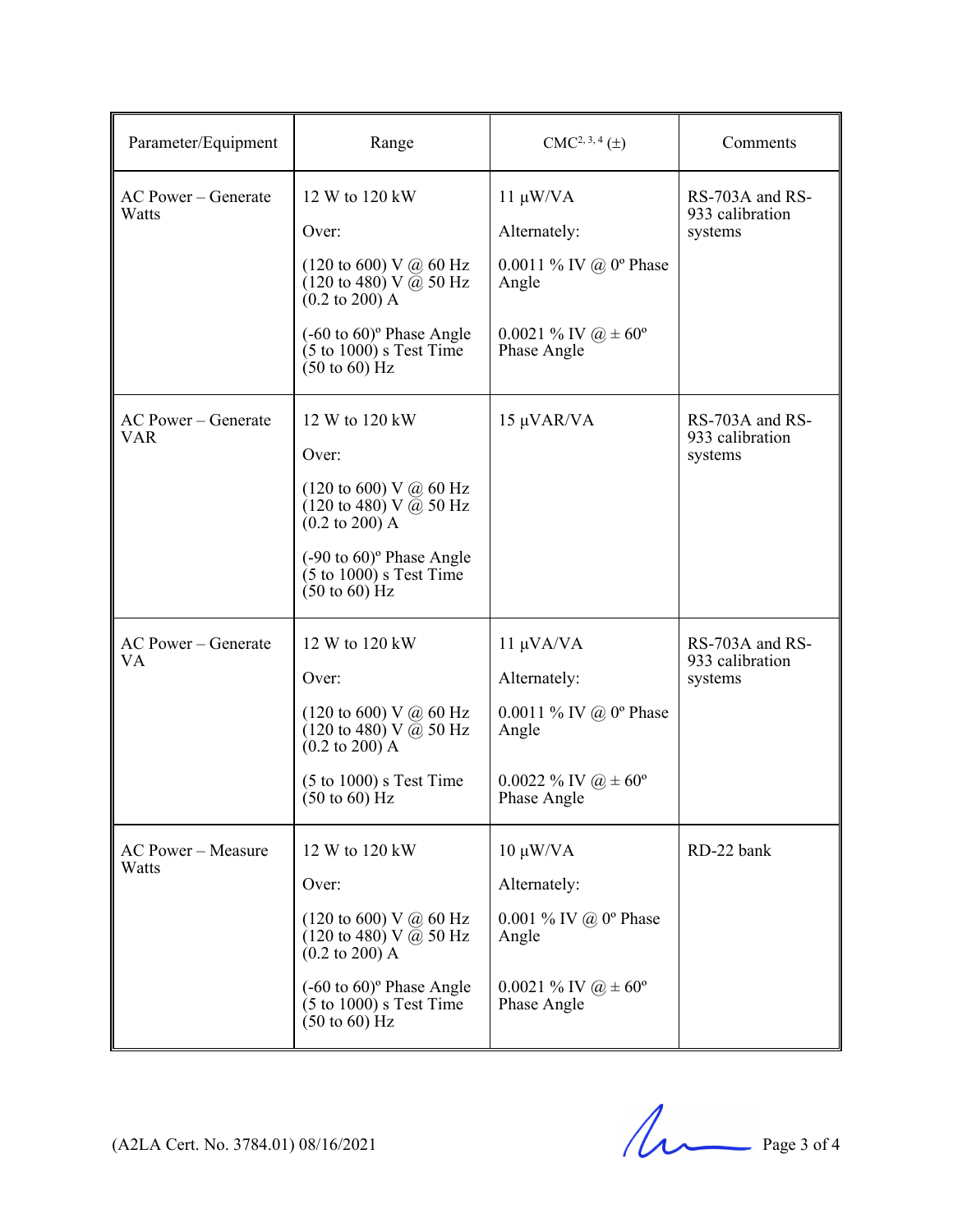| Parameter/Equipment              | Range                                                                                                                                                                                                                                                                                                    | $CMC2, 3, 4(\pm)$                                                                                                                | Comments   |
|----------------------------------|----------------------------------------------------------------------------------------------------------------------------------------------------------------------------------------------------------------------------------------------------------------------------------------------------------|----------------------------------------------------------------------------------------------------------------------------------|------------|
| AC Power – Measure<br><b>VAR</b> | $(12 \text{ to } 120) \text{ VAR}$<br>Over:<br>$(120 \text{ to } 600) \text{ V}$ @ 60 Hz<br>$(120 \text{ to } 480) \text{ V } (\bar{a}) 50 \text{ Hz}$<br>$(0.2 \text{ to } 200)$ A<br>$(-90 \text{ to } 60)$ <sup>o</sup> Phase Angle<br>$(5 \text{ to } 1000)$ s Test Time<br>$(50 \text{ to } 60)$ Hz | $14 \mu \text{VAR}/\text{VA}$                                                                                                    | RD-22 bank |
| $AC Power - Measure$<br>VA.      | 12 VA to 120 kVA<br>Over:<br>$(120 \text{ to } 600) \text{ V}$ @ 60 Hz<br>$(120 \text{ to } 480) \text{ V } \bar{a}$ 50 Hz<br>$(0.2 \text{ to } 200)$ A<br>$(5 \text{ to } 1000)$ s Test Time<br>$(50 \text{ to } 60)$ Hz                                                                                | $10 \mu VA/VA$<br>Alternately:<br>0.001 % IV @ $0^{\circ}$ Phase<br>Angle<br>0.0021 % IV $\omega \neq 60^{\circ}$<br>Phase Angle | RD-22 bank |

<sup>1</sup> This laboratory offers commercial calibration service.

- $2^2$  Calibration and Measurement Capability Uncertainty (CMC) is the smallest uncertainty of measurement that a laboratory can achieve within its scope of accreditation when performing more or less routine calibrations of nearly ideal measurement standards or nearly ideal measuring equipment. CMCs represent expanded uncertainties expressed at approximately the 95 % level of confidence, usually using a coverage factor of  $k = 2$ . The actual measurement uncertainty of a specific calibration performed by the laboratory may be greater than the CMC due to the behavior of the customer's device and to influences from the circumstances of the specific calibration.
- <sup>3</sup> The stated measured values are determined using the indicated instrument (see Comments). This capability is suitable for the calibration of the devices intended to measure or generate the measured value in the ranges indicated. CMCs are expressed as either a specific value that covers the full range or as a fraction/percentage of the reading plus a fixed floor specification.

<sup>4</sup> IV represents Indicated Value.

5 This scope meets A2LA's *P112 Flexible Scope Policy*.

 $(A2LA$  Cert. No. 3784.01) 08/16/2021 Page 4 of 4